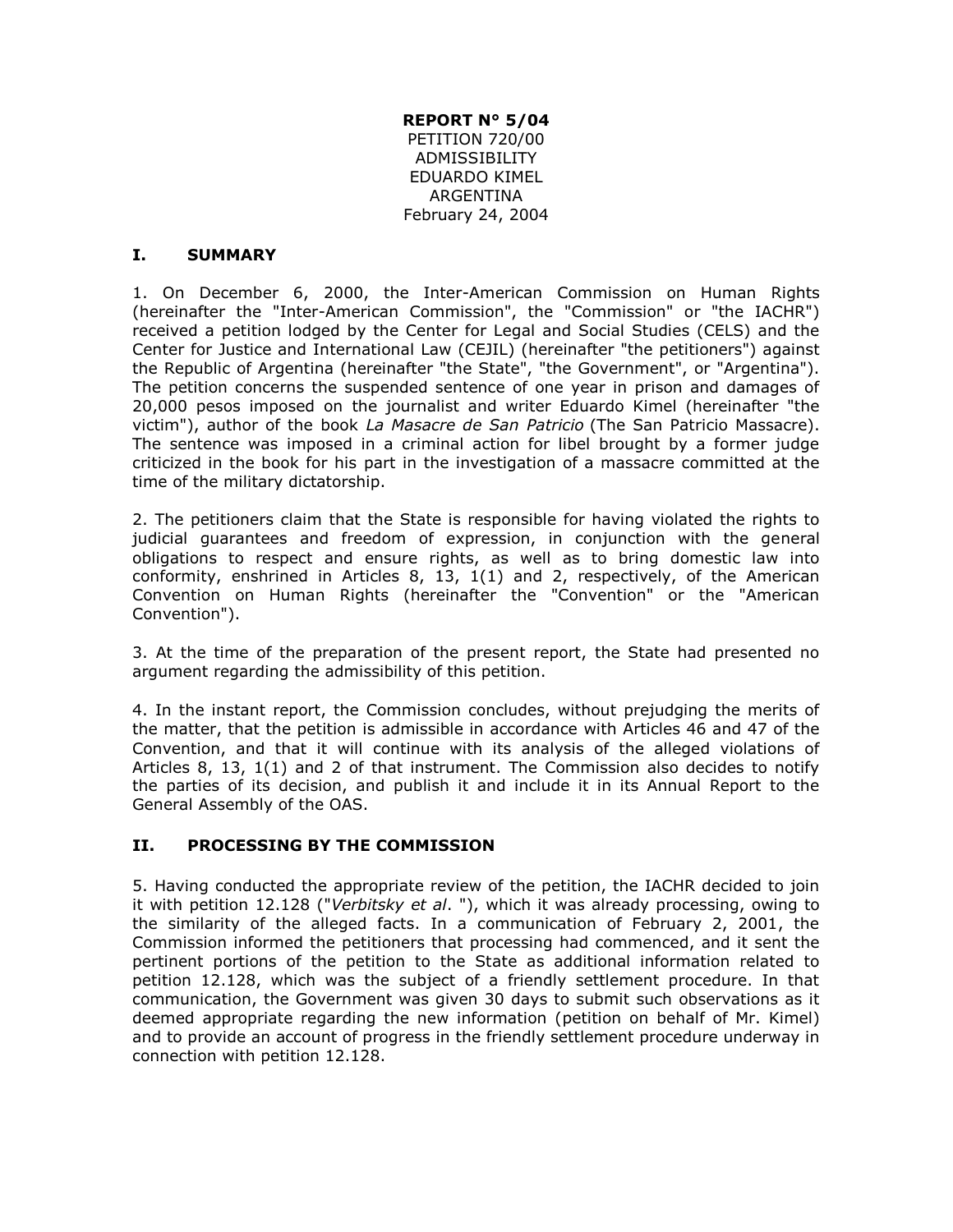6. On April 17, 2001 the petitioners presented a communication to the Commission in which they formally expressed their consent to the inclusion of this case in the friendly settlement procedure already in progress. However, without prejudice to the foregoing, they requested that the Commission give consideration in its examination to the specific aspects of the petition concerning the position of Eduardo Kimel under both criminal and civil law.

7. On July 30, 2001 the State sent a communication to the IACHR in the framework of the friendly settlement procedure in connection with petition 12.128, and forwarded a copy of a draft bill presented by the Executive Branch to the Congress to reform the provisions on the crimes of libel and slander contained in Argentina's Civil and Criminal Codes, in order to make them compatible with the object and purpose of the American Convention. That communication was transmitted to the petitioners on August 16, 2001, and they were given one month to submit observations.

8. On September 27, 2001 the petitioners sent a note to the Executive Secretariat in which they refer to the draft bill presented by the Executive Branch to the Congress with a view to reforming the provisions on the crimes of libel and slander contained in Argentina's Civil and Criminal Codes. The pertinent portions of that communication were brought to the attention of the State on October 12, 2001, and it was given one month to present the information it deemed pertinent in that regard.

9. At the request of the petitioners, the Commission called the parties to a working meeting that was held on November 15, 2001 in the framework of the  $113<sup>th</sup>$  session of the IACHR. In the course of that meeting, the parties discussed the need for the State to define its position with respect to the possibility of disposing of the Kimel case in a friendly settlement procedure. The issue of the draft bill was also addressed at a meeting held during the working visit conducted by the country rapporteur in July 2002.

10. In a communication of August 15, 2002 the petitioners requested that the Commission ask the State to provide up-to-date information on the processing of the draft parliamentary bill to reform the Civil and Criminal Codes.

11. The Commission called the parties to another working meeting held on October 18, 2002, in the framework of the  $116<sup>th</sup>$  session of the IACHR. On this occasion the State provided information on the processing of the draft bill and said that, owing to the particular nature of the petition concerning Mr. Kimel, it would not be feasible to resolve it completely in the friendly settlement procedure initiated in respect of the socalled "Verbitsky case."

12. On November 27, 2002 the Commission received a communication from the petitioners requesting that the petition lodged on behalf of Mr. Kimel be declared admissible, inasmuch as the deadlines provided for at Article 30 of the IACHR's Rules of Procedure for the State to submit its observations or objections regarding the admissibility of the petition in question had expired. The IACHR transmitted the relevant parts of that brief to the State in a note of February 5, 2003.

13. The Commission called the parties to another working meeting held on February 28, 2003 in the course of the  $117<sup>th</sup>$  session of the IACHR. The object of the meeting was to review the status of the negotiations in the friendly settlement procedure on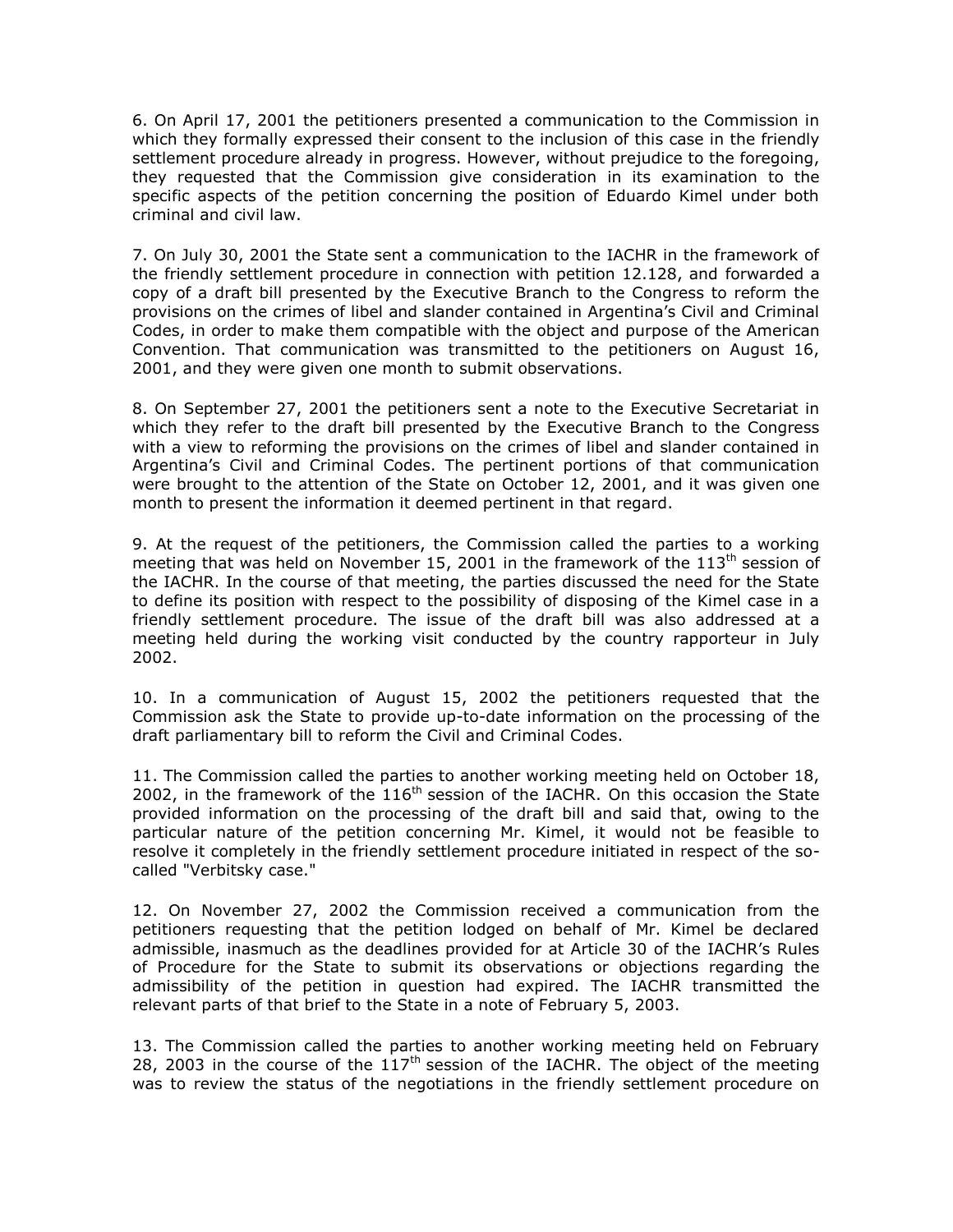petition 12.128, and to determine the way forward in the processing of that case and of the petition concerning the situation of Mr. Kimel.

14. On March 17, 2003 the State requested an extension of 30 days to present its reply to the last submission made by the petitioners, which it eventually transmitted on April 16, 2003, in the framework of the processing of petition 12.128 ("Verbitsky *et al.*"). (On May 27, 2003 the petitioners informed the Commission that, based on the lack of progress in processing the law bill, the talks aimed at reaching a friendly settlement in connection with petition 12.128 had been suspended altogether).

15. By means of a communication of November 26, 2003 the Commission formally separated the petition concerning Mr. Kimel from the processing of petition 12.128 ("Verbitsky *et al.*"), and informed the parties that it would continue to process the former petition as case number P720/2000. In that same communication, the Commission informed the parties that it was concluding the friendly settlement procedure in light of its lack of results, and granted them one month to present any additional observations on the admissibility both of petition 720/2000 and of petition 12.128. The petitioners replied, reiterating their request that the case be declared admissible. The Government, for its part, did not reply.

### **III POSITIONS OF THE PARTIES**

### **A. Position of the petitioners**

 $\overline{a}$ 

16. According to the complaint, in its ruling of September 25, 1995 the Eighth National Court of First Instance for Criminal and Correctional Matters in and for Buenos Aires found in Case 2564 of that court's docket that the journalist Eduardo Gabriel Kimel was guilty of the crime of defamation in accordance with Article 110 of the Criminal Code and imposed on him a sentence of one year in prison (suspended) as well as 20,000 pesos in damages for defamation. $<sup>1</sup>$ </sup>

17. According to the petition, the criminal proceeding against Kimel was initiated based on a criminal complaint brought on October 28, 1991 by Guillermo Federico Rivarola, whose name is mentioned in a publication authored by the alleged victim titled *La Masacre de San Patricio*. The book, published in 1989, tells of the murder of five clerics of the Palotine order in the District of Belgrano, Buenos Aires, killings that occurred on July 4, 1976 during the military dictatorship. The book criticizes the actions of the authorities entrusted with the investigation of the crimes, among them the then-judge Guillermo Federico Rivarola, in the following terms:

Judge Rivarola carried out all the applicable procedures: he collected the police reports containing the preliminary information; he requested and was provided with the reports of the coroner and the ballistics expert. He summoned a sizeable number of people who were able to provide information to further the enquiry. However, an examination of the judicial records poses an initial question: Was there any real intention to turn up clues that might lead to the murderers? Under the dictatorship judges were normally acquiescent to, when not complicit in, the repression of the dictatorial regime. In the Palotines' case, Judge

<sup>1</sup> The norm in question provides: Anyone who injures another person's honor or reputation shall be fined between 1,500 and 90,000 pesos or imprisoned from one month to one year.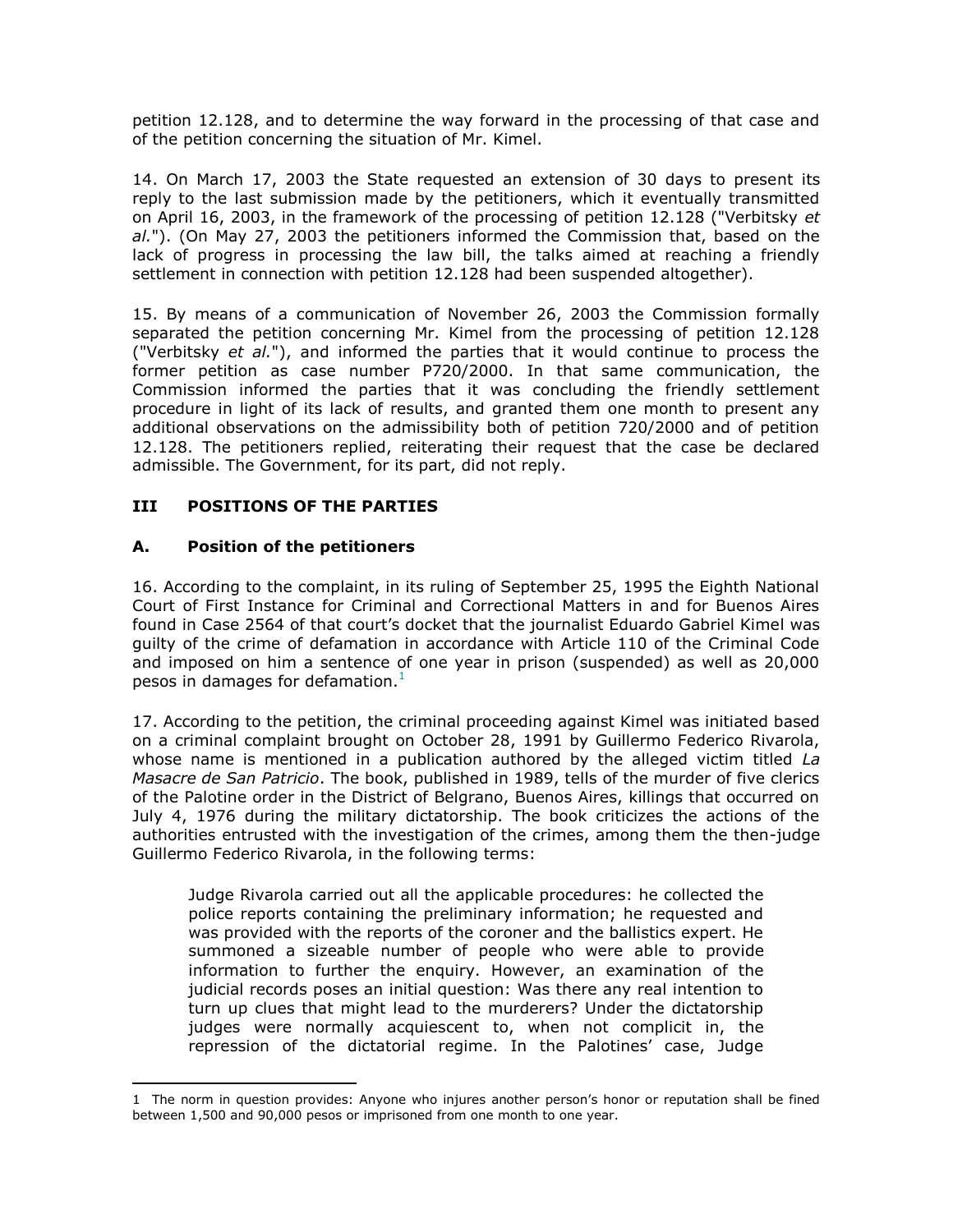Rivarola complied with most of the formal requirements of the investigation. However, it is evident that a series of decisive elements that could have shed light on the assassination were not taken into account. Evidence that the order to carry out the crime had come from within the military power structure paralyzed the enquiry, bringing it to a standstill. $<sup>2</sup>$ </sup>

18. The petitioners allege that the judgment at first instance was reversed on November 19, 1996 by the Sixth Court of the National Chamber of Appeals for Criminal and Correctional Matters, which acquitted Eduardo Kimel with the argument that the statements in dispute were value judgments that could not be considered tantamount to the false imputation of a publicly actionable crime made against a given person. The Chamber of Appeals reached the conclusion that Mr. Kimel exercised his legitimate right to propagate information in a non-abusive manner without the intention of injuring the honor of Dr. Rivarola; and it drew attention to the fact that "persons in public office are open to the criticism of the press on the performance of their functions."

19. According to the petitioners, on December 22, 1998, the Supreme Court of Argentina, upholding an extraordinary appeal for review filed by the complainant,  $3$ reversed the acquittal ruling issued by the Chamber of Appeals and ordered that the proceeding be returned to first instance for a new ruling to be passed in keeping with its judgment. In particular, the Supreme Court considered that, "the arguments put forward by the judges who signed the acquittal determining that the characterization of defamation had not been shown are unfounded [...] because only from an incomplete and disjointed reading of the incriminating text could it be said -as the court *a quo* does- that the criminal accusation is not addressed to the complainant."

20. The petitioners affirm that the Chamber of Appeals delivered a new judgment on March 17, 1999, which upheld the suspended sentence of one year in prison and the damages of 20,000 pesos imposed on Eduardo Kimel, and amended the legal classification of the act charged to the crime of defamation in accordance with Article 109 of the Criminal Code. $\frac{4}{3}$ 

21. The petition states that the alleged victim filed an extraordinary appeal for review of the new judgment of the Chamber of Appeals, followed by a *recurso de queja* (appeal against improper refusal to allow an appeal), which was rejected *in limine* by the Supreme Court on September 14, 2000, with which the sentence became final.

22. The petitioners allege that the State has violated the right to freedom of expression contained in Article 13 of the Convention because the imposition of a prison sentence for the crime of defamation dissuades criticism of state officials and therefore impedes public access to important information about the performance of their authorities. In the opinion of the petitioners, the criminal punishment of a journalist has an intimidating effect that encourages self-censorship.

 $\overline{a}$ 

<sup>2</sup> Eduardo Kimel, La Masacre de San Patricio, Ediciones LOHLÉ-LUMEN, 1995, p.125.

<sup>3</sup> In accordance with Article 14 of Law 48, the extraordinary federal remedy is an appeal that can be presented before the Supreme Court of Justice of the Nation once the proceedings before the provincial jurisdiction have been completed.

<sup>4</sup> The rule in question provides that defamation or false imputation of a publicly actionable crime shall be punished with one to three years' imprisonment.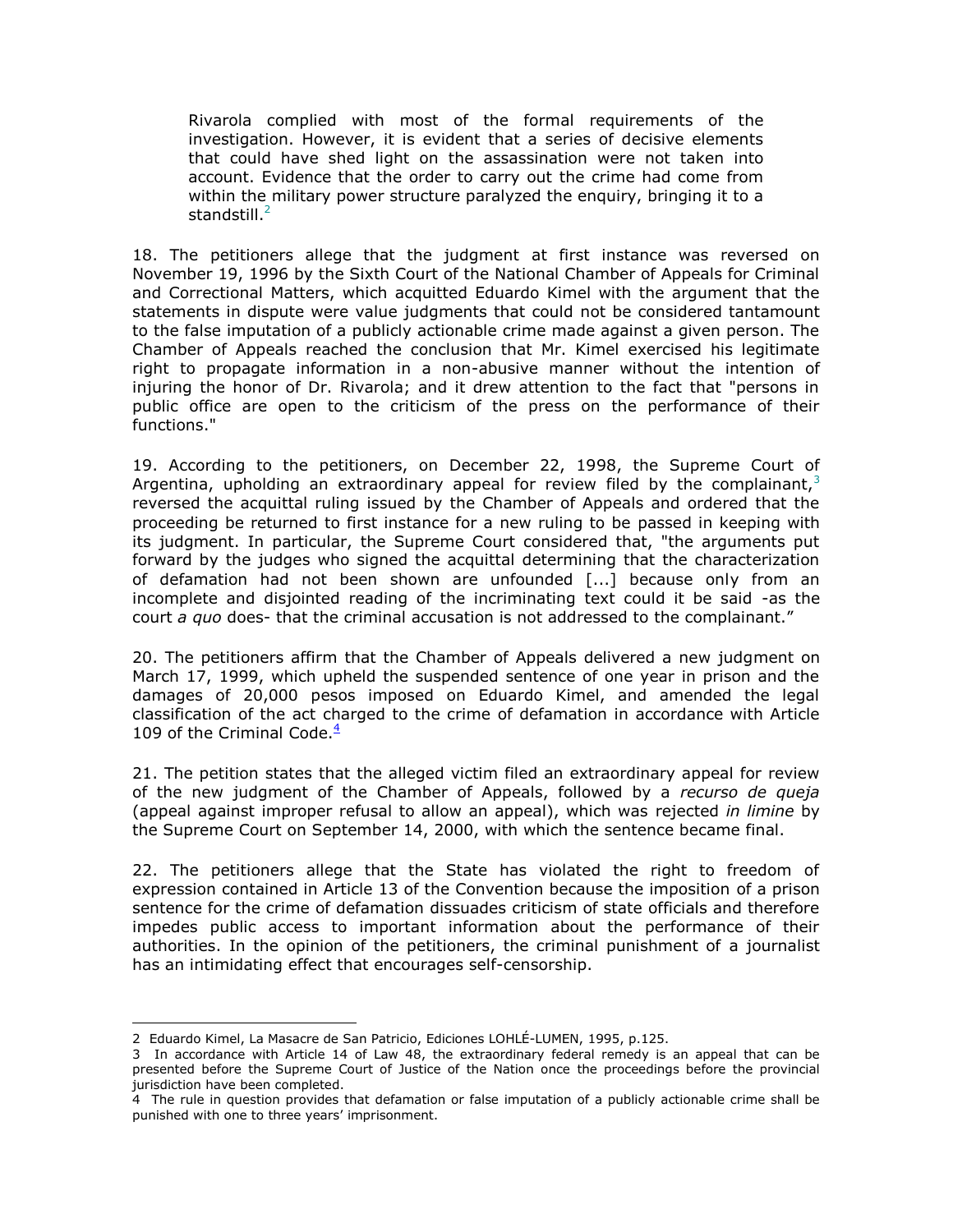23. The petitioners further argue that Argentina has violated the right to a fair trial of Mr. Eduardo Kimel because the courts that tried him lacked the element of impartiality required by the American Convention, as was patently clear from the corporate reaction to a criticism of a member of the judiciary.

24. Finally, the petitioners indicate that the State has breached its obligations under Article 2 of the American Convention, inasmuch as in this particular case it applied Articles 109 and 110 of the Argentine Criminal Code, which, like the now-abolished *desacato* laws in Argentina, punish statements or expressions that criticize public officials in the exercise of their duties.

### **B. The State**

25. The State for its part informed the Commission that a bill has been under preparation since July 6, 2001 with a view to reforming the provisions contained in the Criminal Code and the Civil Code on libel and slander against public officials in the exercise of their duties. However, according to information supplied on a variety of occasions, including at the working meetings, the bill has been left on hold, without any firm progress made.

26. In its presentation of April 16, 2003, the State, in reference to the request of the petitioners that the petition lodged on behalf of Mr. Kimel be declared admissible because the deadline under Article 30 of the IACHR Rules of Procedure for the State to present its observations or objections regarding the admissibility of the petition in question had expired, said that the initial communication of the Commission of February 2, 2001 did not specify to which of the different petitions joined under petition 12.128 the complainants were referring, so as to have enabled the State to convey its observations. Furthermore, it argued that there was no silence on its part toward Mr. Kimel's petition, since that petition was an integral part of petition 12.128, which was the subject of a friendly settlement procedure that, strictly speaking, is devoid of any procedural deadlines.

27. In that communication, the State further indicated that it had received no official pronouncement providing definitive confirmation of the separation of the petition concerning Mr. Kimel from the friendly settlement procedure under way in the socalled "*Verbitsky case*." Accordingly, it considered that the arguments regarding its purported failure to reply should be rejected.

28. After the separation of petition 720/2000 concerning the situation of Mr. Kimel was made official, the State issued no pronouncement on the claims of the petitioners or on the admissibility of the petition.

# **IV. ANALYSIS**

#### **A. The Commission's competence** *ratione personae, ratione materiae, ratione temporis* **and** *ratione loci*

29. The petitioners are entitled, in principle, under Article 44 of the American Convention to lodge petitions with the Commission. The petition names as an alleged victim an individual in respect of whom the State undertook to respect and ensure the rights enshrined in the American Convention. As to the State, the Commission notes that Argentina has been a state party to the Convention since September 5, 1984, the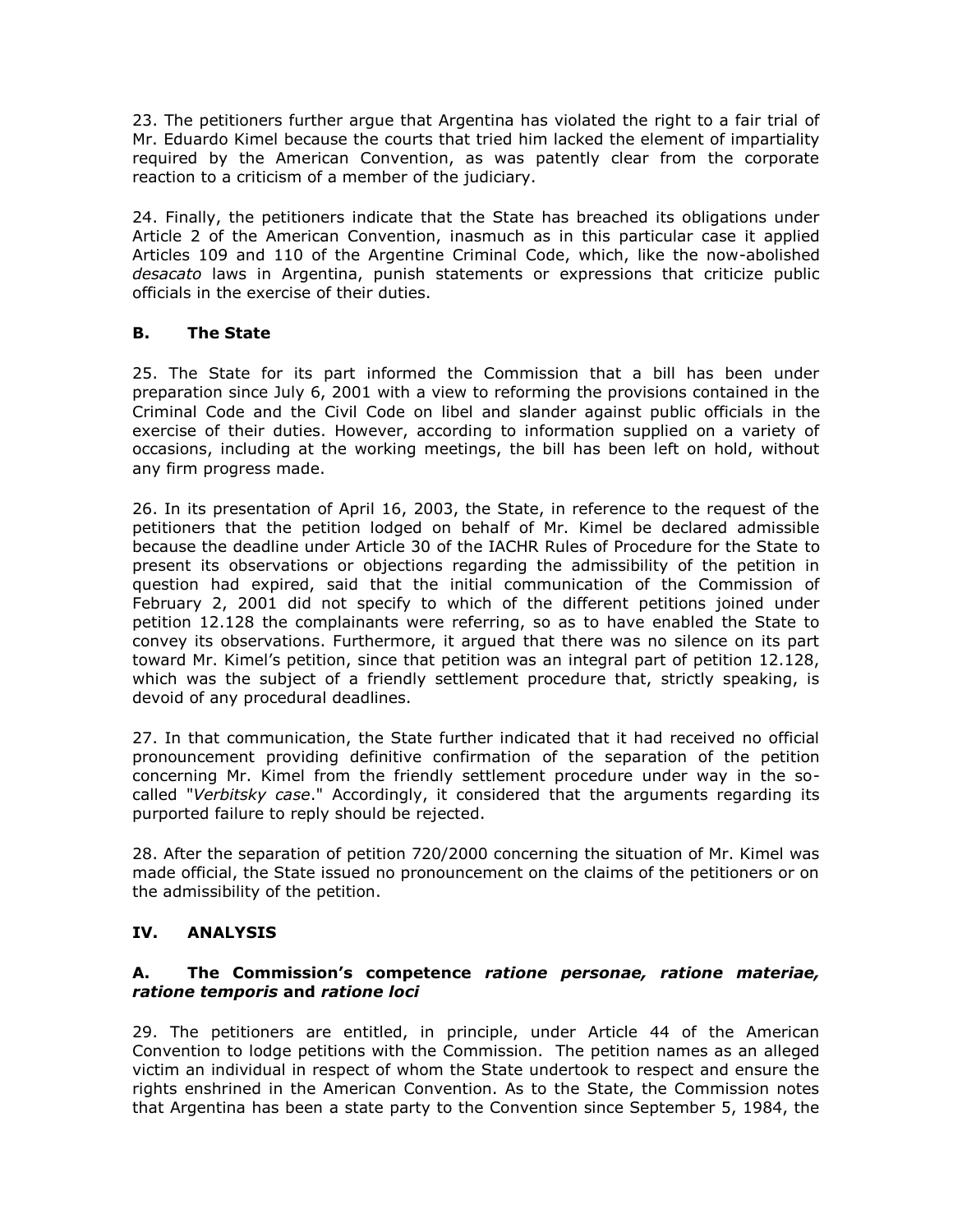date on which it deposited its instrument of ratification. Therefore, the Commission has *ratione personae* competence to examine the petition.

30. The Commission has *ratione loci* competence to hear the petition, since it alleges violations of rights protected by the American Convention occurring within the territory of a state party thereto. The IACHR has *ratione temporis* competence inasmuch as the duty to respect and ensure the rights protected in the American Convention was in force for the State at the time the violations alleged in the petition are said to have occurred. Finally the Commission has *ratione materiae* competence because the petition alleges violations of human rights protected by the American Convention.

### **B. Admissibility requirements**

### **1. Exhaustion of domestic remedies**

31. Article 46(1)(a) of the American Convention provides that admission of a petition shall be subject to the requirement "that the remedies under domestic law have been pursued and exhausted in accordance with generally recognized principles of international law".<sup>5</sup> Both the Inter-American Court of Human Rights (hereinafter "the Court") and the Commission have reiterated that "(…) under the generally recognized principles of international law and international practice, the rule which requires the prior exhaustion of domestic remedies is designed for the benefit of the State, for that rule seeks to excuse the State from having to respond to charges before an international body for acts imputed to it before it has had the opportunity to remedy them by internal means.<sup>6</sup> Furthermore, the Court has held that in order for the objection that domestic remedies have not been exhausted to be valid, it should be raised in a timely manner, that is, during the initial stages of the proceeding before the Commission, lest it be presumed that the interested State has tacitly waived its use.<sup>7</sup>

32. In the instant case, the petitioners have shown that on September 14, 2000 the Supreme Court of Argentina rejected the appeal (*recurso de queja*) interposed by Mr. Kimel's counsel against the conviction returned on March 17, 1999 by the National Chamber of Appeals for Criminal and Correctional Matters in and for the Federal Capital. At that point, remedies under domestic law were exhausted.

33. In addition, while the State reserved its right to object to the admissibility of the petition in its communication of April 16, 2003, to date, it has yet to refute in any way the arguments of the petitioners that domestic remedies have been exhausted.

34. Accordingly, the Commission considers that the suitable remedies as regards the alleged violations were appropriately exhausted.

 $\overline{a}$ 5 *See* I/A Court H.R., Exceptions to the Exhaustion of Domestic Remedies (Articles 46(1), 46(2)(a) and 46 (2)(b) of the American Convention on Human Rights), Advisory Opinion OC-11/90 of August 10, 1990, (Ser. A) No.11(1990), para.17.

<sup>6</sup> *See* I/A Court H.R., Decision in the Matter of *Viviana Gallardo et al.*, November 13, 1981, Ser. A N° G 101/81, paragraph 26.

<sup>7</sup> *See*, for example, I/A Court H.R., *The Mayagna (Sumo) Awas Tingni Community Case*, Preliminary Objections, Judgment of February 1, 2000, (Ser. C) No. 66, paras. 53 and 54.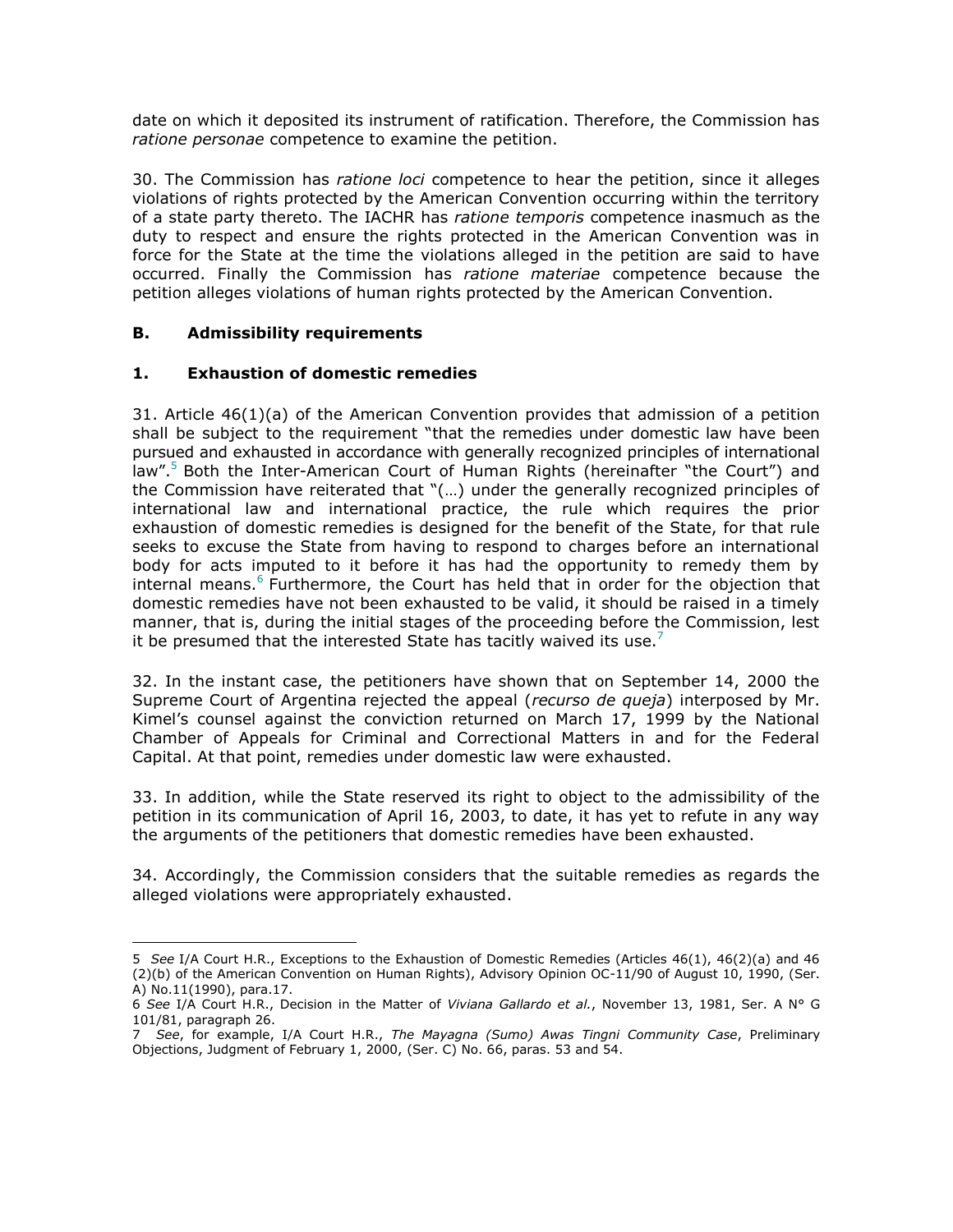# **2. Deadline for lodging the petition**

35. Article 46(1)(b) of the Convention states that for a petition to be admissible, it must be lodged within a period of six months from the date on which the party alleging violation of his rights was notified of the final judgment. This rule guarantees legal certainty and stability once a decision has been adopted.

36. In the instant case, the Commission notes that the decision of the Supreme Court of Argentina on the appeal (*recurso de queja*) filed by Mr. Kimel's counsel against the conviction handed down by the National Chamber of Appeals for Criminal and Correctional Matters in and for the Federal Capital was communicated to the alleged victim on September 19, 2000. Therefore, the petition received by the Executive Secretariat of the IACHR on December 6, 2000, was lodged in a timely manner and the requirement contained in Article 46(1)(b) of the American Convention has been met.

# **3. Duplication of proceedings and** *res judicata*

37. There is nothing in the record to suggest that the petition is pending before another international proceeding for settlement or that it is substantially the same as one previously studied by the Commission or by another international organization. Therefore, the requirements established in Articles  $46(1)(c)$  and  $47(d)$  of the Convention have been met.

# **4. Nature of the alleged violations**

38. The Commission considers that, if proven, the petitioners' allegations regarding the alleged violations of the victim's rights to a fair trial and freedom of thought and expression, could constitute violations of the rights enshrined in Articles 8 and 13 of the Convention, in conjunction with Articles 1(1) and 2 of said instrument. Furthermore, there is nothing to indicate that the petition is manifestly groundless or out of order. The Commission, therefore, considers that the requirements established in Article 47(b) and (c) of the American Convention have been met.

39. Further, although the petitioners have not alleged it expressly, in accordance with the principle of *iura novit curia*, which obliges international mechanisms to apply all pertinent legal norms even when not invoked by the parties, $^8$  the Commission will, to the extent applicable, evaluate the facts alleged in the light of Article 25 of the American Convention, which establishes the right to judicial protection.

# **V. CONCLUSION**

40. The Commission concludes that it is competent to hear this case and that the petition is admissible under the provisions of Articles 46 and 47 of the American Convention.

 $\overline{a}$ 8 PCIJ, Lotus Case, Judgment of September 7, 1927, Ser. A Nº 10, p. 31.